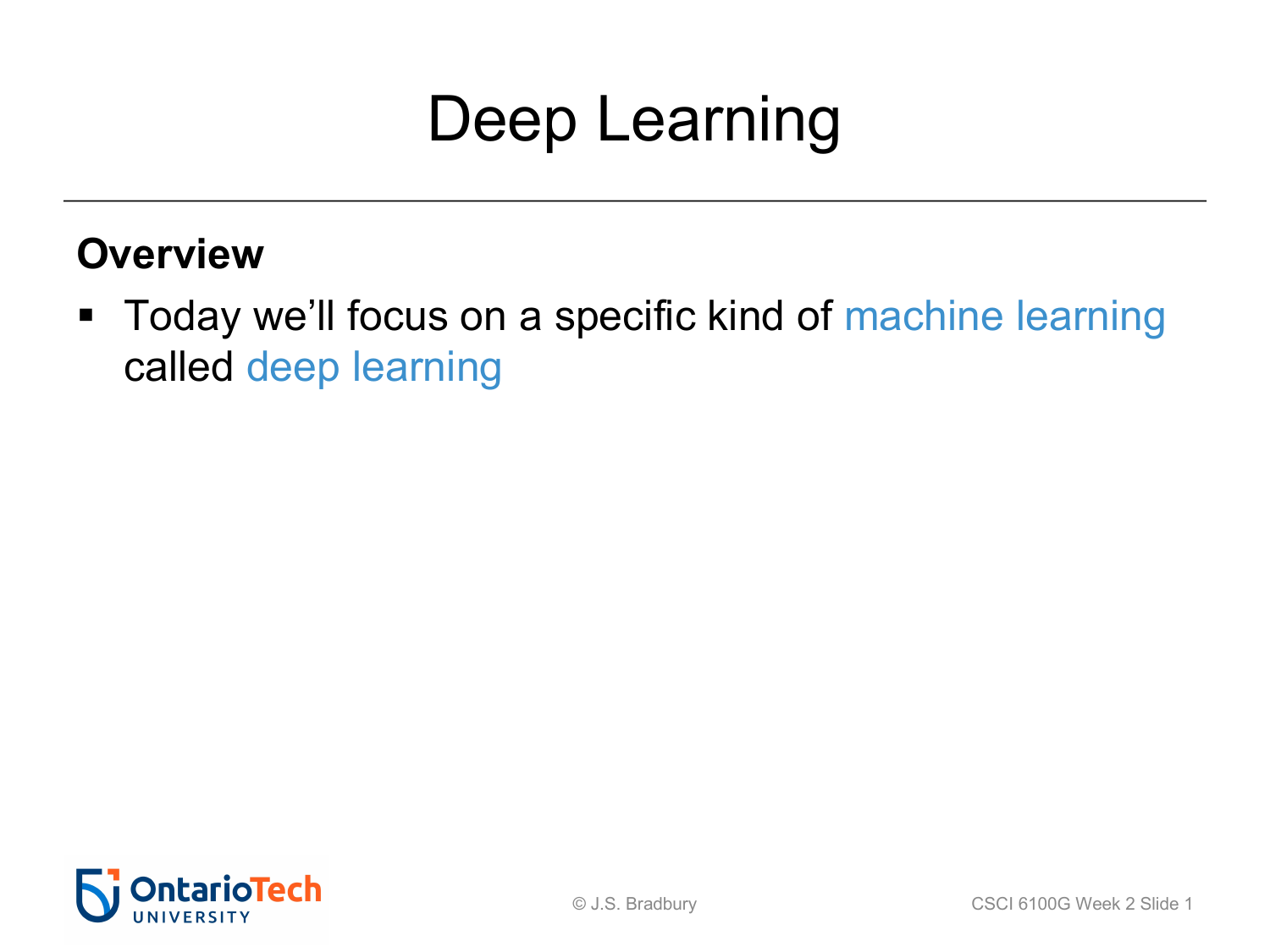

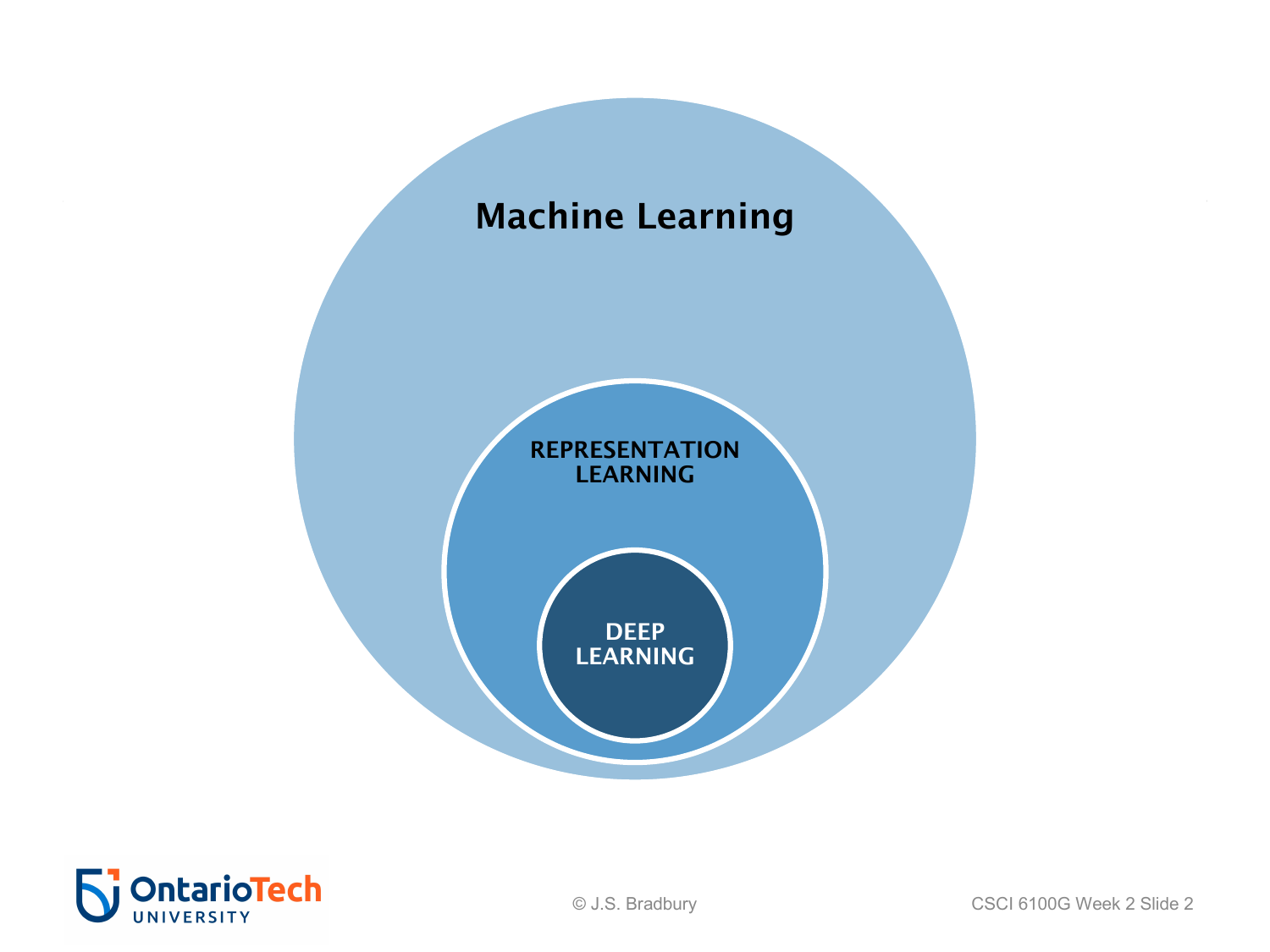[LBH15] Yann LeCun, Yoshua Bengio, Geoffrey Hinton (2015). Deep learning. *Nature*, *521*(7553), 436–444.

#### **REVIEW**

doi:10.1038/nature14539

#### Deep learning

Yann LeCun<sup>1,2</sup>, Yoshua Bengio<sup>3</sup> & Geoffrey Hinton<sup>4,5</sup>

Deep learning allows computational models that are composed of multiple processing layers to learn representations of data with multiple levels of abstraction. These methods have dramatically improved the state-of-the-art in speech recognition, visual object recognition, object detection and many other domains such as drug discovery and genomics. Deep learning discovers intricate structure in large data sets by using the backpropagation algorithm to indicate how a machine should change its internal parameters that are used to compute the representation in each laver from the representation in the previous layer. Deep convolutional nets have brought about breakthroughs in processing images, video, speech and audio, whereas recurrent nets have shone light on sequential data such as text and speech.

achine-learning technology powers many aspects of modern society: from web searches to content filtering on social networks to recommendations on e-commerce websites, and it is increasingly present in consumer products such as cameras and smartphones. Machine-learning systems are used to identify objects in images, transcribe speech into text, match news items, posts or products with users' interests, and select relevant results of search. Increasingly, these applications make use of a class of techniques called deep learning.

Conventional machine-learning techniques were limited in their ability to process natural data in their raw form. For decades, constructing a pattern-recognition or machine-learning system required careful engineering and considerable domain expertise to design a feature extractor that transformed the raw data (such as the pixel values of an image) into a suitable internal representation or feature vector from which the learning subsystem, often a classifier, could detect or classify patterns in the input.

Representation learning is a set of methods that allows a machine to be fed with raw data and to automatically discover the representations needed for detection or classification. Deep-learning methods are representation-learning methods with multiple levels of representation, obtained by composing simple but non-linear modules that each transform the representation at one level (starting with the raw input) into a representation at a higher, slightly more abstract level. With the composition of enough such transformations, very complex functions can be learned. For classification tasks, higher layers of representation amplify aspects of the input that are important for discrimination and suppress irrelevant variations. An image, for example, comes in the form of an array of pixel values, and the learned features in the first layer of representation typically represent the presence or absence of edges at particular orientations and locations in the image. The second layer typically detects motifs by spotting particular arrangements of edges, regardless of small variations in the edge positions. The third layer may assemble motifs into larger combinations that correspond to parts of familiar objects, and subsequent layers would detect objects as combinations of these parts. The key aspect of deep learning is that these layers of features are not designed by human engineers: they are learned from data using a general-purpose learning procedure.

Deep learning is making major advances in solving problems that have resisted the best attempts of the artificial intelligence community for many years. It has turned out to be very good at discovering

intricate structures in high-dimensional data and is therefore applicable to many domains of science, business and government. In addition to beating records in image recognition<sup>1-4</sup> and speech recognition<sup>5-7</sup>, it has beaten other machine-learning techniques at predicting the activity of potential drug molecules<sup>8</sup>, analysing particle accelerator data<sup>9,10</sup>, reconstructing brain circuits<sup>11</sup>, and predicting the effects of mutations in non-coding DNA on gene expression and disease<sup>12,13</sup>. Perhaps more surprisingly, deep learning has produced extremely promising results for various tasks in natural language understanding<sup>14</sup>, particularly topic classification, sentiment analysis, question answering<sup>15</sup> and language translation<sup>16,1</sup>

We think that deep learning will have many more successes in the near future because it requires very little engineering by hand, so it can easily take advantage of increases in the amount of available computation and data. New learning algorithms and architectures that are currently being developed for deep neural networks will only accelerate this progress.

#### **Supervised learning**

The most common form of machine learning, deep or not, is supervised learning. Imagine that we want to build a system that can classify images as containing, say, a house, a car, a person or a pet. We first collect a large data set of images of houses, cars, people and pets, each labelled with its category. During training, the machine is shown an image and produces an output in the form of a vector of scores, one for each category. We want the desired category to have the highest score of all categories, but this is unlikely to happen before training. We compute an objective function that measures the error (or distance) between the output scores and the desired pattern of scores. The machine then modifies its internal adjustable parameters to reduce this error. These adjustable parameters, often called weights, are real numbers that can be seen as 'knobs' that define the input-output function of the machine. In a typical deep-learning system, there may be hundreds of millions of these adjustable weights, and hundreds of millions of labelled examples with which to train the machine.

To properly adjust the weight vector, the learning algorithm computes a gradient vector that, for each weight, indicates by what amount the error would increase or decrease if the weight were increased by a tiny amount. The weight vector is then adjusted in the opposite direction to the gradient vector.

The objective function, averaged over all the training examples, can

Facebook Al Research, 770 Broadway, New York, New York 10003 USA. <sup>2</sup>New York University, 715 Broadway, New York, New York 10003, USA. <sup>3</sup>Department of Computer Science and Operations Research Université de Montréal, Pavillon André-Aisenstadt, PO Box 6128 Centre-Ville STN Montréal, Quebec H3C 3J7, Canada. "Google, 1600 Amphitheatre Parkway, Mountain View, California 94043, USA <sup>5</sup>Department of Computer Science, University of Toronto, 6 King's College Road, Toronto, Ontario M5S 3G4, Canada.

436 | NATURE | VOL 521 | 28 MAY 2015

@ 2015 Macmillan Publishers Limited All rights reserved

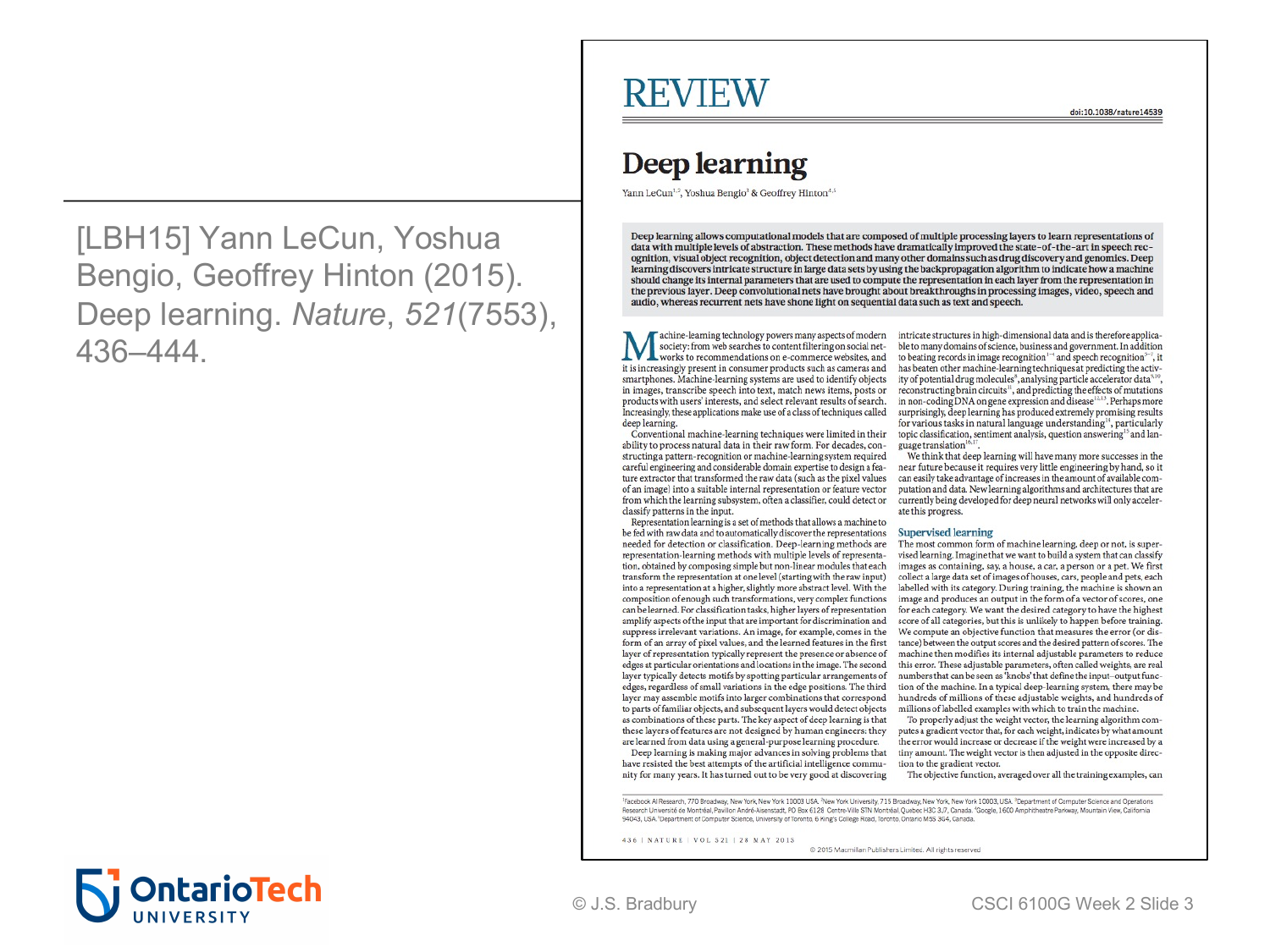#### Representation Learning

*"a set of methods that allows a machine to be fed with raw data and to automatically discover the representations needed for detection or classification."*  [LBH15]

[LBH15] Yann LeCun, Yoshua Bengio, Geoffrey Hinton (2015). Deep learning. *Nature*, *521*(7553), 436–444.

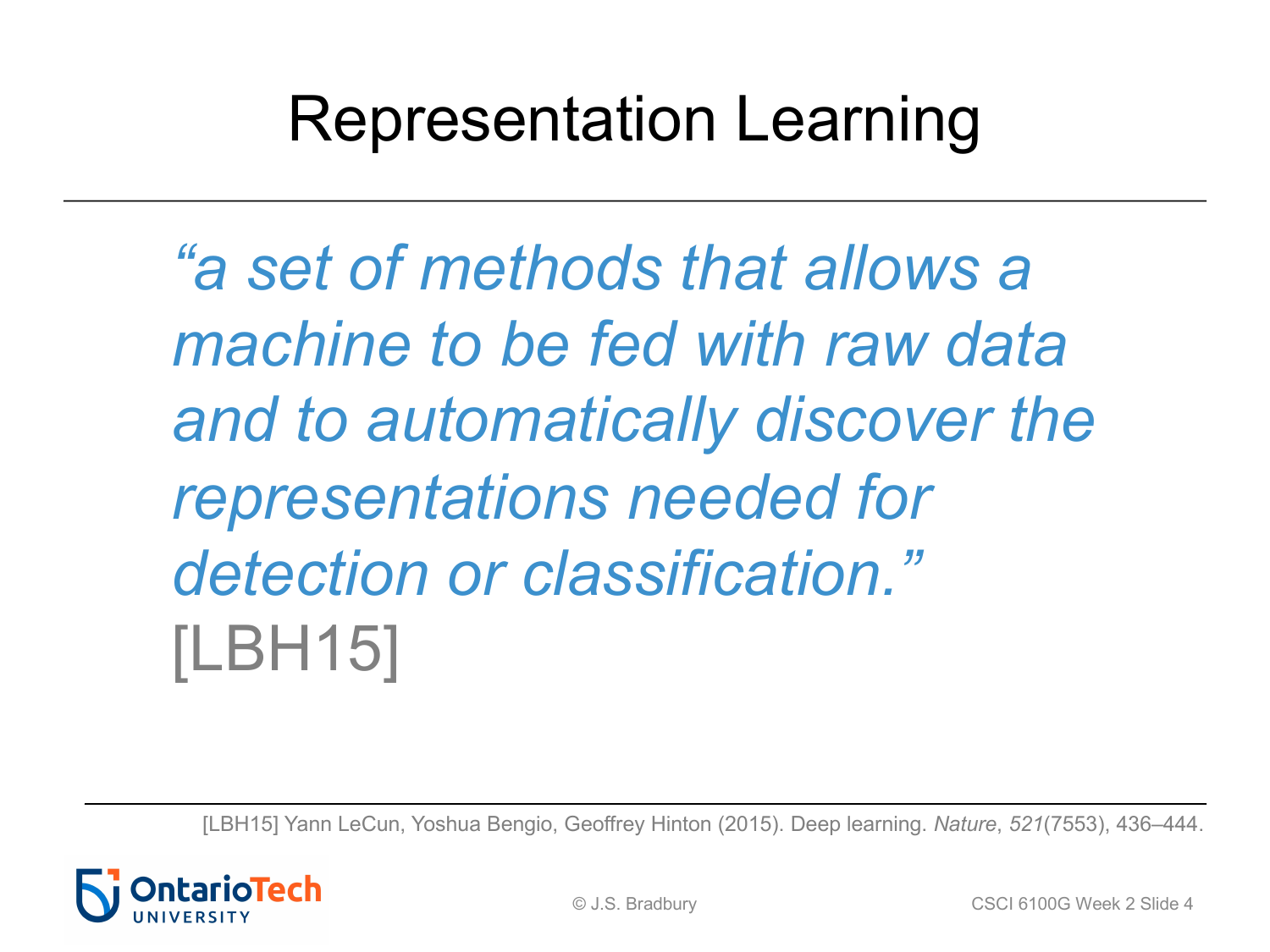*"… are representation-learning methods with multiple levels of representation, obtained by composing simple but non-linear modules that each transform the representation at one level (starting*  with the raw input) into a representation at a higher, *slightly more abstract level. With the composition of enough such transformations, very complex functions can be learned. For classification tasks, higher layers of representation amplify aspects of the input that are important for discrimination and suppress irrelevant variations."* [LBH15]

[LBH15] Yann LeCun, Yoshua Bengio, Geoffrey Hinton (2015). Deep learning. *Nature*, *521*(7553), 436–444.

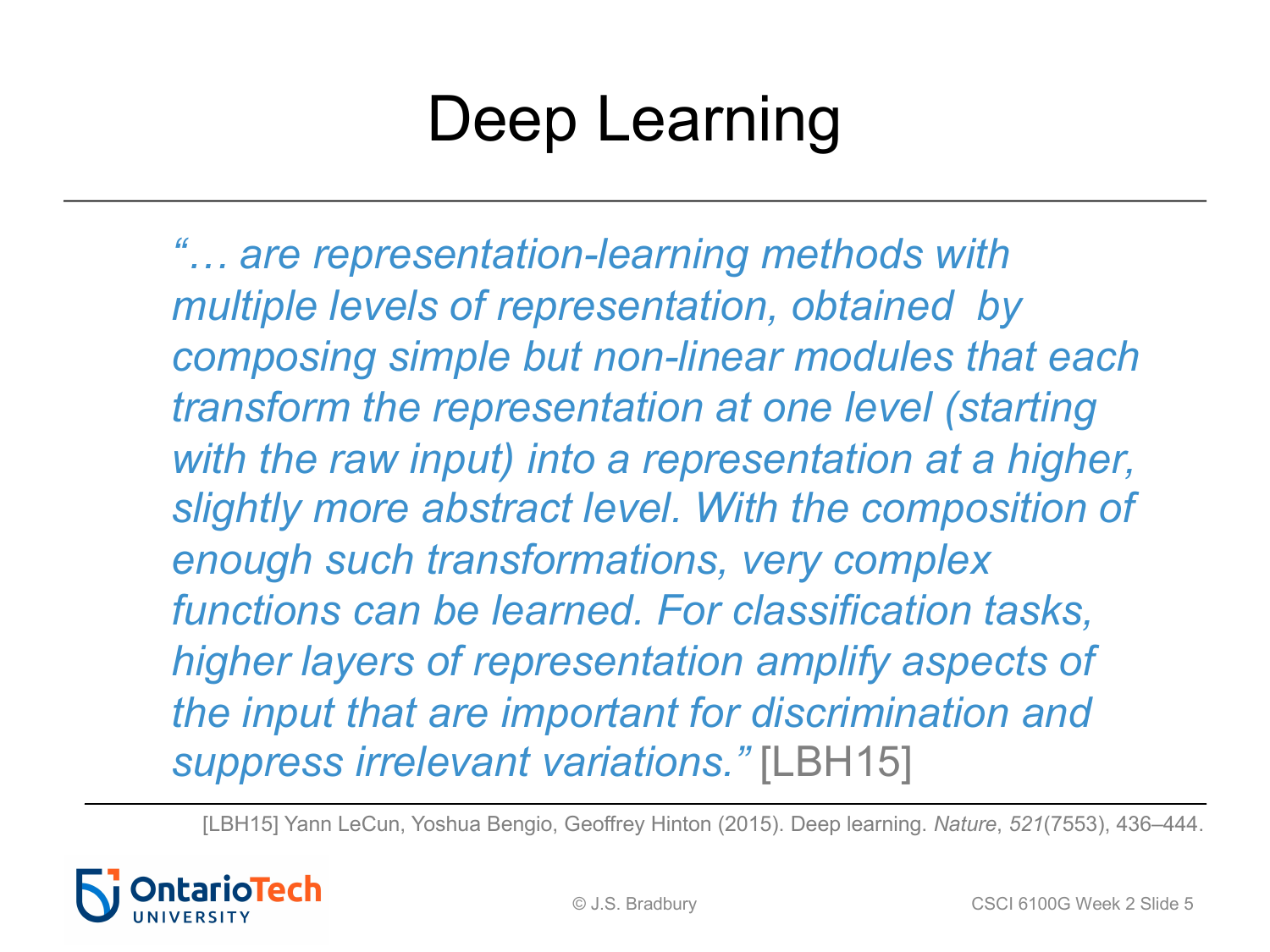

https://hackernoon.com/log-analytics-with-deep-learning-and-machine-learning-20a1891ff70e

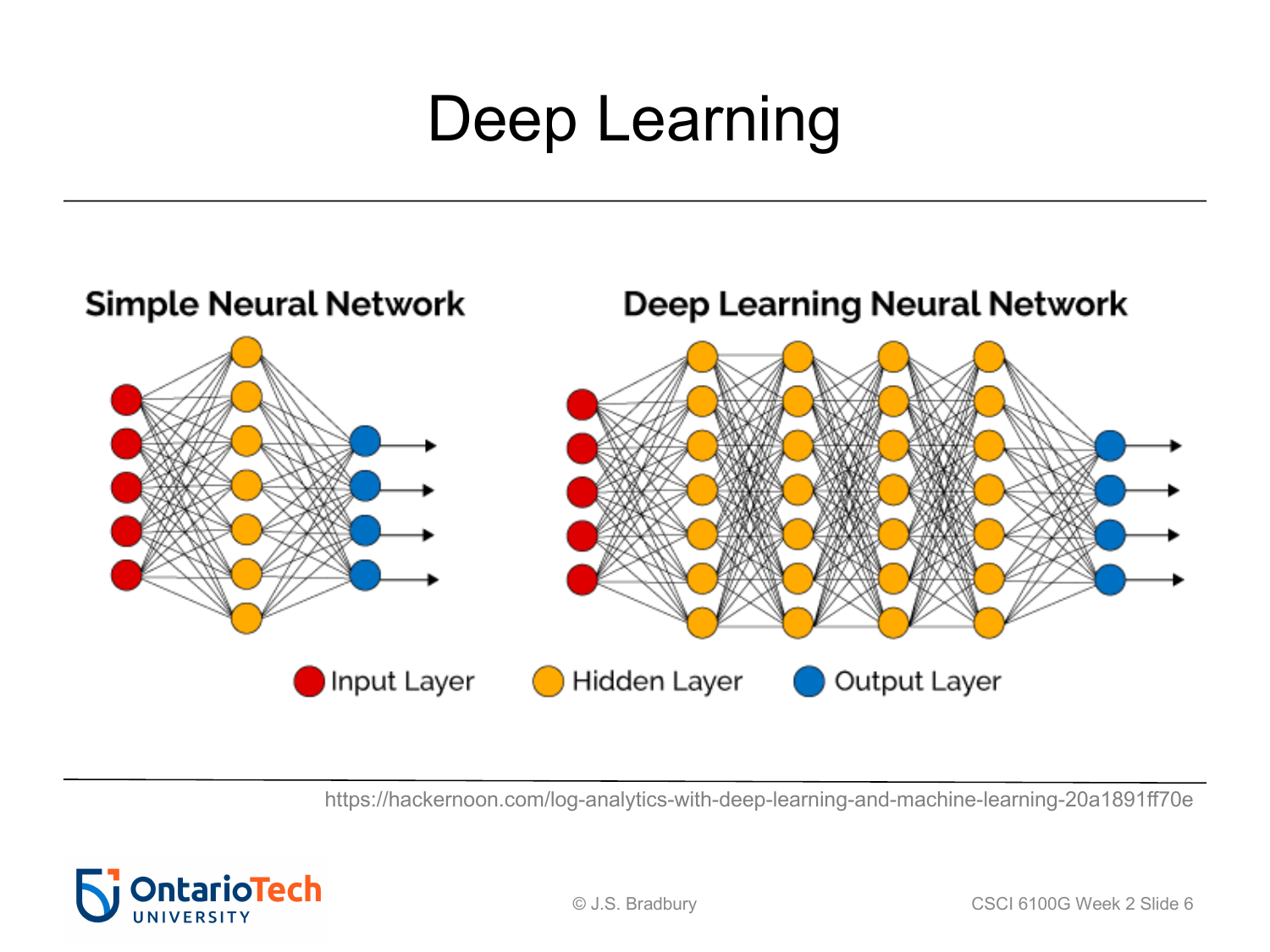## Implementations of Deep Learning

- Multiple levels of representation learning can be implemented in various ways including:
	- Deep neural networks
		- Deep convolution neural networks (ConvNets)
		- Recurrent neural networks (RNNs)
	- Deep believe networks

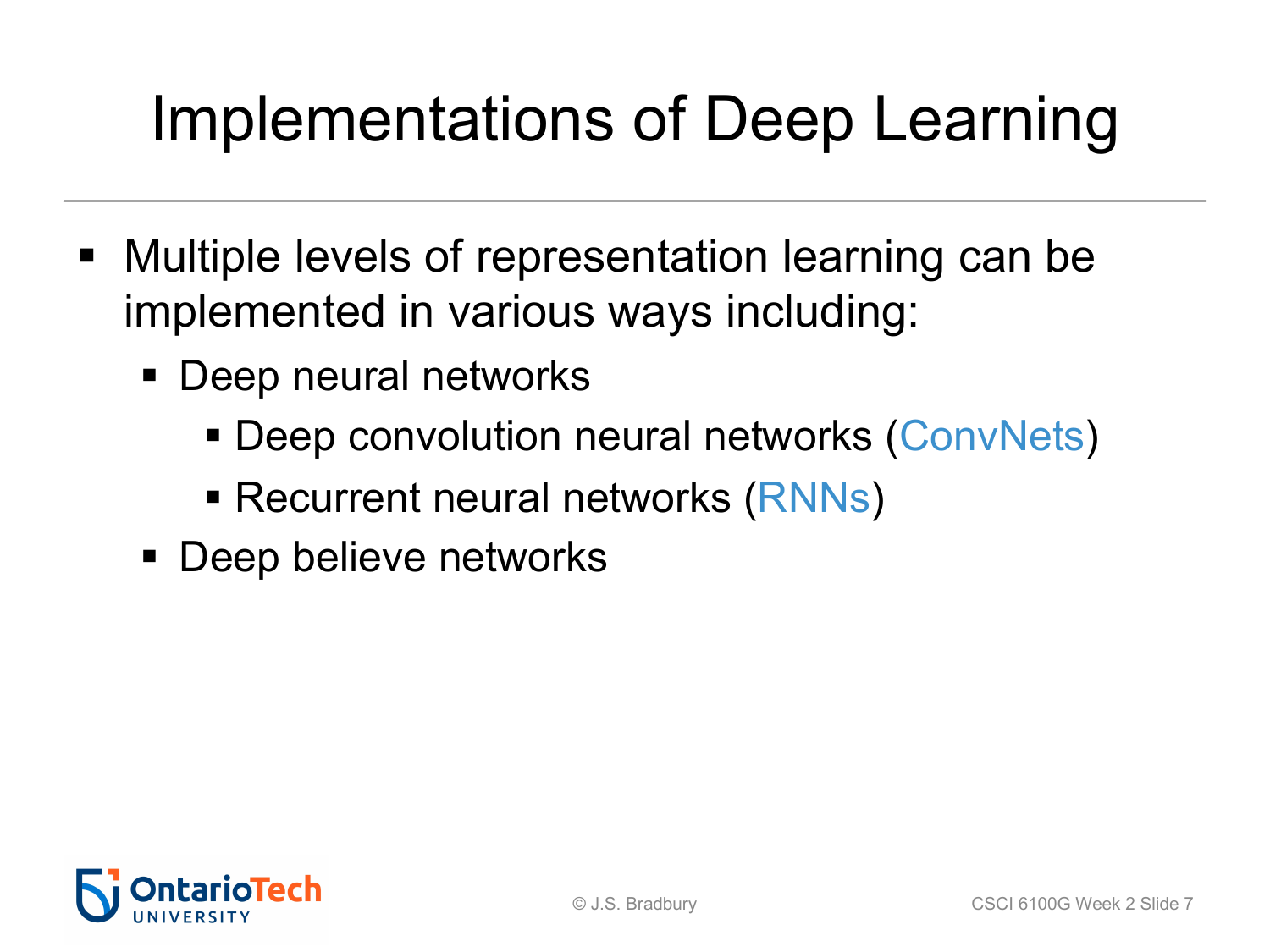# [Deep Learning Platforms](https://www.tensorflow.org/tutorials/wide_and_deep)

#### § **Example: TensorFlow**

- TensorFlow is an open-source machine learning library developed by the Google Brain Team
- For CSCI 6100G course projects that involve de learning I recommend you use TensorFlow
- § *Tutorial:*

https://www.tensorflow.org/tutorials/wide\_and\_d



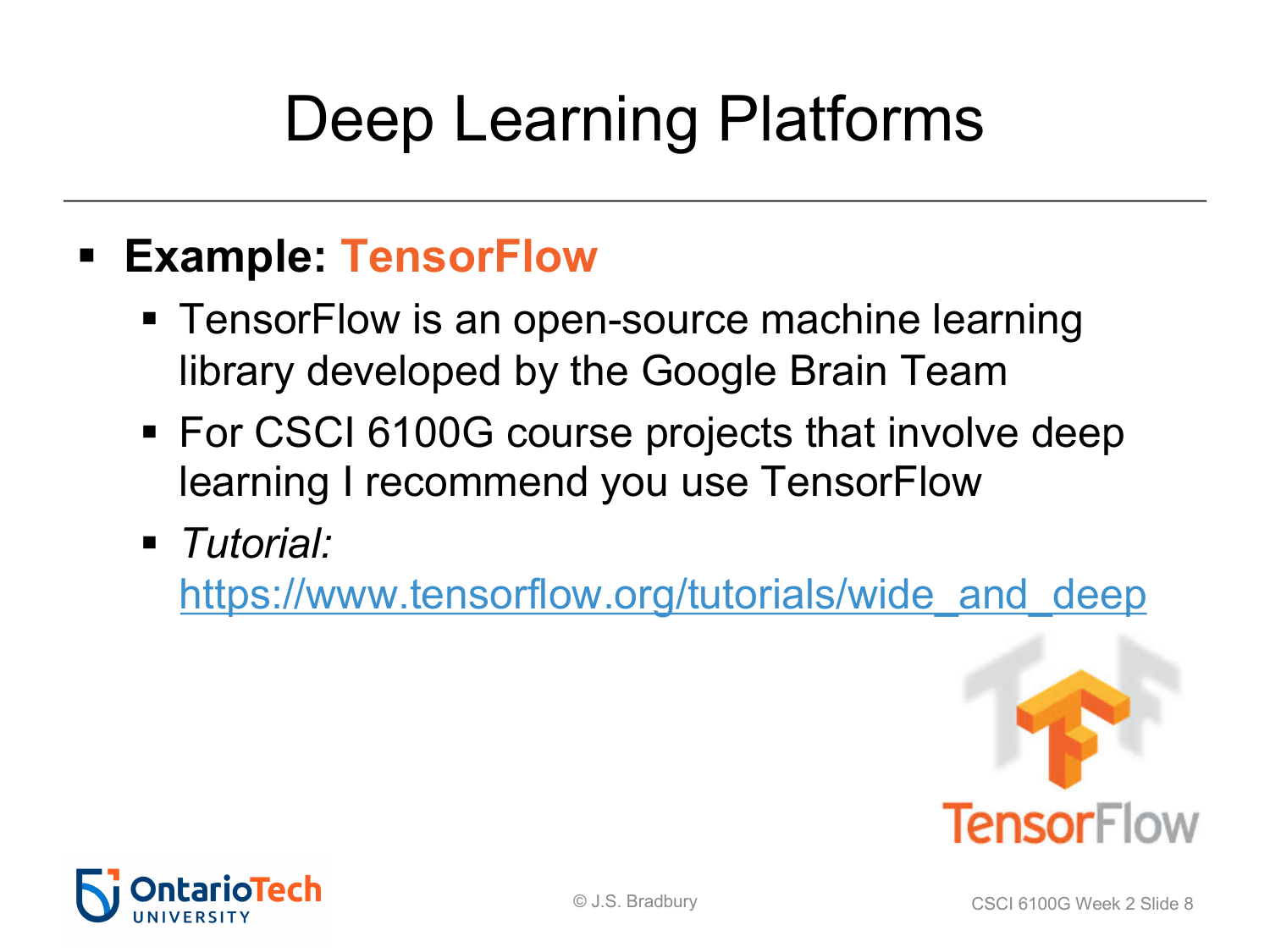# The Impact of Deep Learning

- § Deep learning was identified as one of the Top 10 Breakthrough Technologies by the MIT Tech Review, 2013
- Since than its application has proliferated many areas of IT technology

https://www.technologyreview.com/s/513696/deeplearning/

#### The 10 Breakthrough Technologies of 2013

MIT Technology Review identifies the 10 most important technology milestones of the past year.

5 years ago

| міт<br><b>Technology</b><br>Review |             |         | Log in / Register Search a |  |               |  |
|------------------------------------|-------------|---------|----------------------------|--|---------------|--|
|                                    | Past Lists+ | Topics+ | The Download Magazine      |  | <b>Events</b> |  |
|                                    |             |         |                            |  | More+         |  |

10 Breakthrough Technologies The List Years.

**Deep Learning** 

With massive amounts of computational power, machines can now recognize objects and translate speech in real time. Artificial intelligence is finally getting smart.



by Robert D. Hof

#### hen Ray Kurzweil met with Google CEO

 $Z^7$ W Larry Page last July, he wasn't looking for a job. A respected inventor who's become a machine-intelligence futurist, Kurzweil wanted to discuss his upcoming book How to Create a Mind. He told Page, who had read an early draft, that he wanted to start a company to develop his ideas about how to build a truly intelligent computer: one that could understand language and then make inferences and decisions on its own.



 $\ddot{\mathbf{f}}$  $\overline{\textbf{y}}$ 

 $\overline{\bullet}$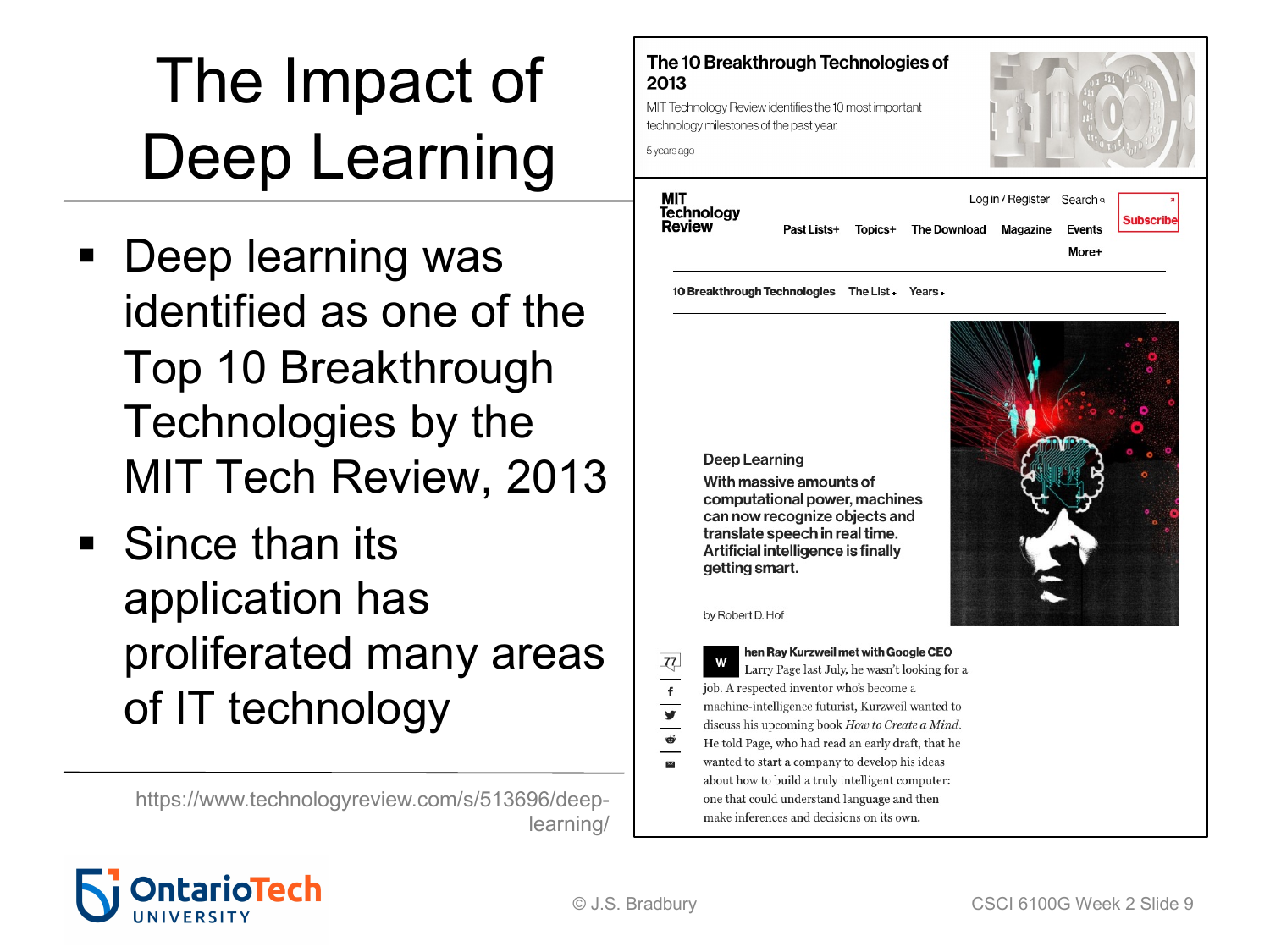# The Benefit of Deep Learning

- Not constrained by traditional machine learning's limitations with respect to processing raw data
	- **Processing raw data requires expertise and domain** knowledge



https://hackernoon.com/log-analytics-with-deep-learning-and-machine-learning-20a1891ff70e

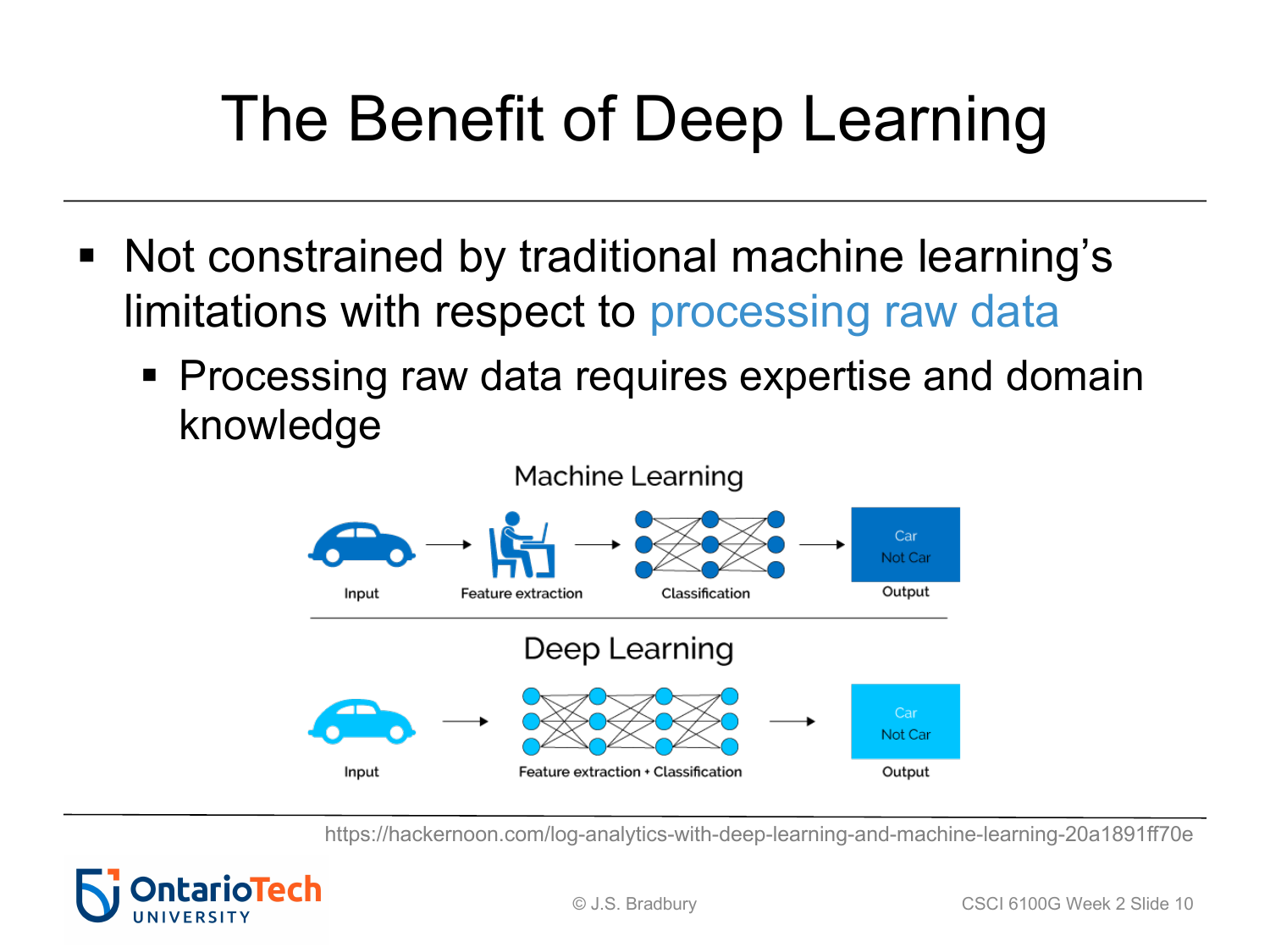# Criticisms of Deep Learning

- § *"deep learning and AI in general ignore too much of the brain's biology in favor of brute-force computing."* [MIT-DL]
- § *"Google's attitude is: lots of data makes up for everything"* – viewpoint of Jeff Hawkins, founder of Palm Computing, on Google's approach to deep learning [MIT-DL]
- Concerns about bias and comprehension of deep learning algorithms also increase as the algorithms get more complex and the data gets bigger

[MIT-DL] https://www.technologyreview.com/s/513696/deep-learning/